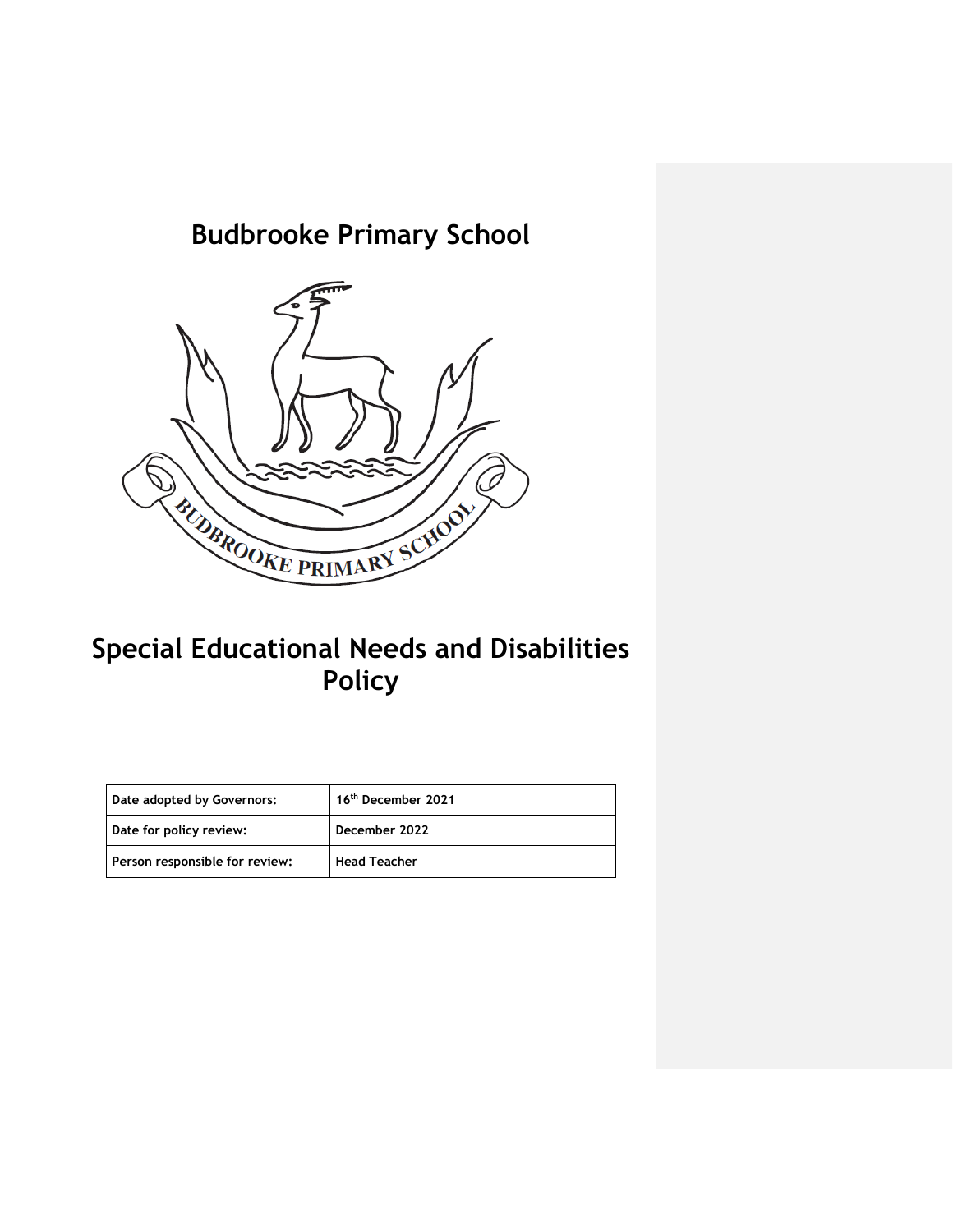#### **Introduction**

We believe that 'children have special educational needs if they have a learning difficulty, which calls for special educational provision to be made for them'.

Children have a learning difficulty if they:

- have a significantly greater difficulty in learning than the majority of children of the same age: or
- have a disability which prevents or hinders them from making use of educational facilities of a kind generally provided for children of the same age in schools within the area of the local education authority
- are under compulsory school age and fall within the definition at (a) or (b) above or would do so if special educational provision was not made for them

Special educational provision means:

Government Legislation dictates the framework within which the school operates (the Special Educational Needs and Disability code of practice: 0 to 25 yrs 2014, the Children and Families Act 2014, the Equality Duty Act 2010, and the Special Educational Needs and Disability Regulations 2014), and further guidance is provided by both the Government and Local Authority.

- for children of two or over, educational provision which is additional to, or otherwise different from, the educational provision made generally for children of their age in schools maintained by the Local Authority and academy trusts, other than special schools, in the area.
- for children under two, educational provision of any kind.' (Education Act 1996)

When organising additional support, it is very important that we provide children with Special Educational Needs with a broad and balanced curriculum with regular access to all subjects and areas of learning. We believe that children with Special Educational Needs should not be routinely segregated from their class teachers and peers but included as much as possible within their class.

We will ensure that teachers and teaching assistants (TAs) are prepared for dealing with the challenges and complex difficulties posed by children with Special Educational Needs by providing structured training on a variety of Special Educational Needs issues. We believe teachers are responsible for children's learning and that teaching assistants will be used effectively to provide the necessary support for children with Special Educational Needs within the classroom.

We wish to work closely with the School Council and to hear their views and opinions as we acknowledge and support Article 12 of the United Nations Convention on the Rights of the Child that children should be encouraged to form and to express their views.

We as a school community, have a commitment to promote equality. Therefore, an equality impact assessment has been undertaken and we believe this policy is in line with the Equality Act 2010.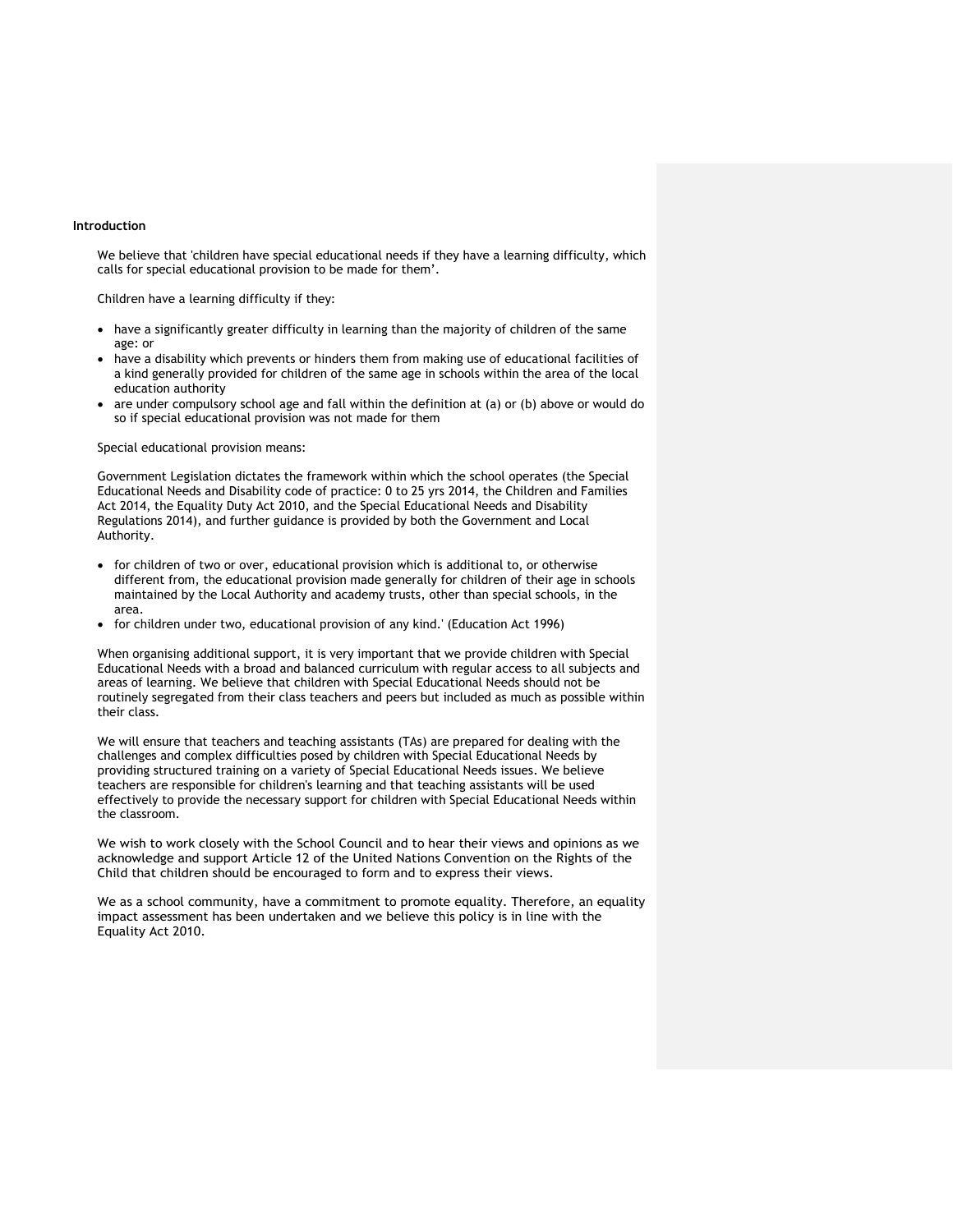#### **2 Statement of Intent**

It is the aim of this school to provide every child with the best education possible. Our objective in setting out the school's Special Educational Needs policy is to make everyone aware that we want all pupils to benefit as fully as possible from the education provided within the school.

We cater for pupils who experience difficulties in: -

- Cognition and learning
- Communication and interaction
- Social, emotional and mental health
- Physical/sensory/medical difficulties

The school has full provision for pupils who are disabled.

#### **3 Aims and Objectives**

We aim:

- To identify pupils with special educational needs as early as possible and that their needs are met.
- To have in place systems whereby teachers are aware of such pupils.
- To provide all our children with a broad and balanced curriculum that is differentiated to the needs and ability of the individual.
- To be sympathetic to each child's needs by providing a strong partnership between children, parents, governors, Local Authority and outside agencies.
- To ensure all pupils make effective progress and realise their full potential.
- To ensure all pupils take a full and active part in school life.
- To work with other schools to share good practice in order to improve this policy.

#### **4 Responsibility for the Policy and Procedure**

#### **Role of the Governing Body**

The Governing Body has:

- delegated powers and responsibilities to the Head Teacher to ensure all school personnel and visitors to the school are aware of and comply with this policy;
- to ensure that provision of special educational needs is of a high standard;
- to have regard to the Code of Practice when undertaking its responsibilities;
- to report annually to parents on the effectiveness of the school's special educational needs policy;
- responsibility for ensuring that the school complies with all equalities legislation;
- nominated a designated Equalities governor to ensure that appropriate action will be taken to deal with all prejudice related incidents or incidents which are a breach of this policy;
- responsibility for ensuring funding is in place to support this policy;
- responsibility for ensuring this policy and all policies are maintained and updated regularly;
- responsibility for ensuring all policies are made available to parents;
- the responsibility of involving the School Council in the development, approval, implementation and review of this policy;
- nominated a link governor to visit the school regularly, to liaise with the Head Teacher and the SENCO and to report back to the Governing Body;
- responsibility for the effective implementation, monitoring and evaluation of this policy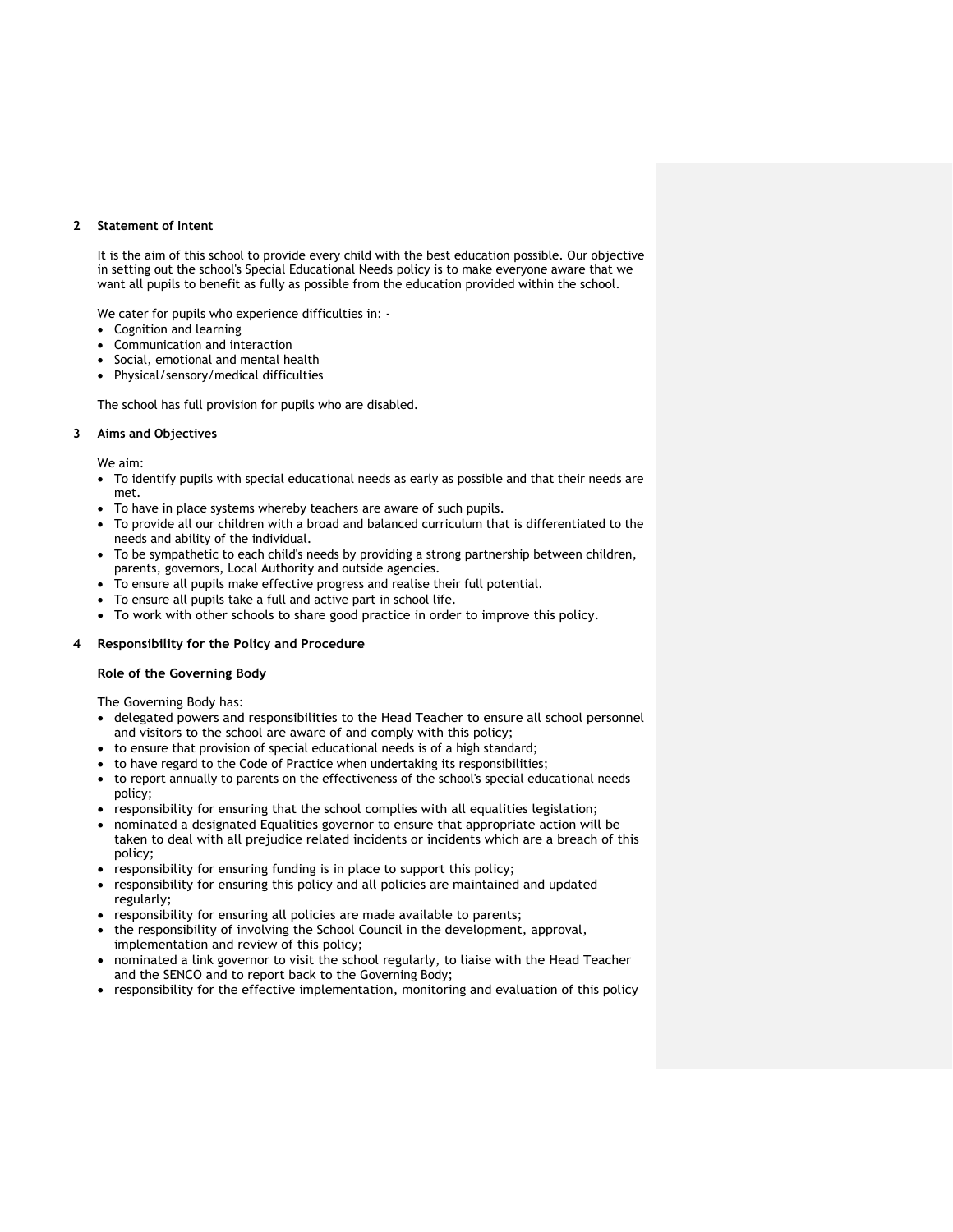#### **Role of the Head Teacher**

The Head Teacher will:

- ensure all school personnel, pupils and parents are aware of and comply with this policy;
- ensure that the daily management of special educational needs provision is effective;
- work closely with the SENDCo, the teaching and support staff;
- keep the Governing Body informed of all matters relating to its responsibilities for the provision of special educational needs;
- inform parents when special educational needs provision has been made for their child;
- provide leadership and vision in respect of equality;
- provide guidance, support and training to all staff;
- monitor the effectiveness of this policy;
- annually report to the Governing Body on the success and development of this policy

#### **Role of the Special Needs Co-ordinator (SENDCo)**

The SENDCo will:

- work with the Head Teacher to oversee the day to day provision for pupils with special educational needs within the school;
- lead the development of special educational needs throughout the school;
- provide guidance and support to all staff;
- organise and manage the team of TA's;
- inform and assist class teachers with the creation and updating of Pupil Passport (IEPs);
- track the progress of children with special educational needs;
- organise training for school personnel;
- keep up to date with new developments and resources;
- liaise with parents;
- organise annual reviews;
- meet with outside agencies;
- work with feeder or transition schools;
- review and monitor;
- annually report to the Governing Body on the success and development of special educational needs

#### **Role of the Governors:**

The Governors will:

- work closely with the Head Teacher and the SENDco;
- ensure this policy and other linked policies are up to date;
- ensure that everyone connected with the school is aware of this policy;

#### **Role of Class Teachers**

Class teachers must:

- be aware of the school's policy for the identification and assessment of pupils with special educational needs and the provision it makes for them;
- create individual targets for those children with a Pupil Passport (IEP);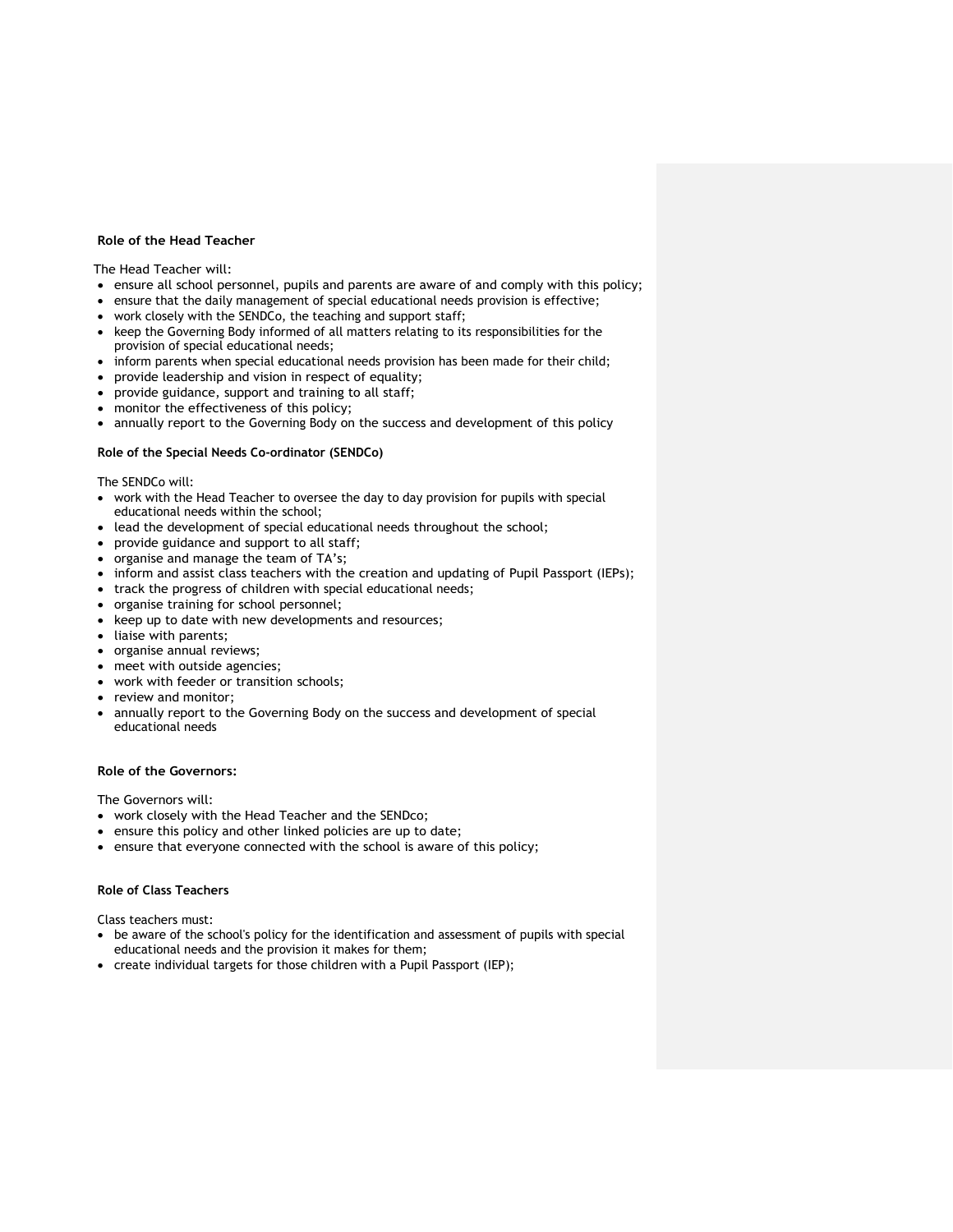- deliver the individual programme for each special educational needs pupil as set out in their Pupil Passport (IEP)
- develop Pupil Passports (IEP's) for special educational needs pupils by working closely with the SENCDo and support staff;
- comply with all aspects of this policy
- undertake appropriate training;

#### **Role and Rights of Parents**

We encourage parents:

- to work closely with the school in order to develop a partnership that will support special educational needs pupils. (see Partnerships)
- to take part in the review of Pupil Passports (IEPs);
- to attend annual reviews

#### **Role and Rights of Pupils**

We encourage pupils with special educational needs to understand their rights and to take part in:

- assessing their needs;
- devising their Pupil Passport (IEP);
- setting learning targets;
- the annual review

#### **Role of the School Council**

The School Council will be involved in:

- determining this policy with the Governing Body;
- discussing improvements to this policy during the school year;
- organising surveys to gauge the thoughts of all pupils;
- reviewing the effectiveness of this policy with the Governing Body

#### **5 Admissions**

We will:

- treat all applications equally and we will not discriminate against pupils with special educational needs;
- admit those children with special educational needs but who do not have a statement;
- not refuse admission to children with special educational needs because we feel that we will be unable to provide the necessary support

#### **6 Curriculum**

The school aims to provide for pupils: -

- a broad and balanced curriculum
- a curriculum which is differentiated to their needs
- a range of teaching strategies to meet their needs
- Pupil Passports (Individual Education Plans), which set a small number of targets, closely matched to the pupil's needs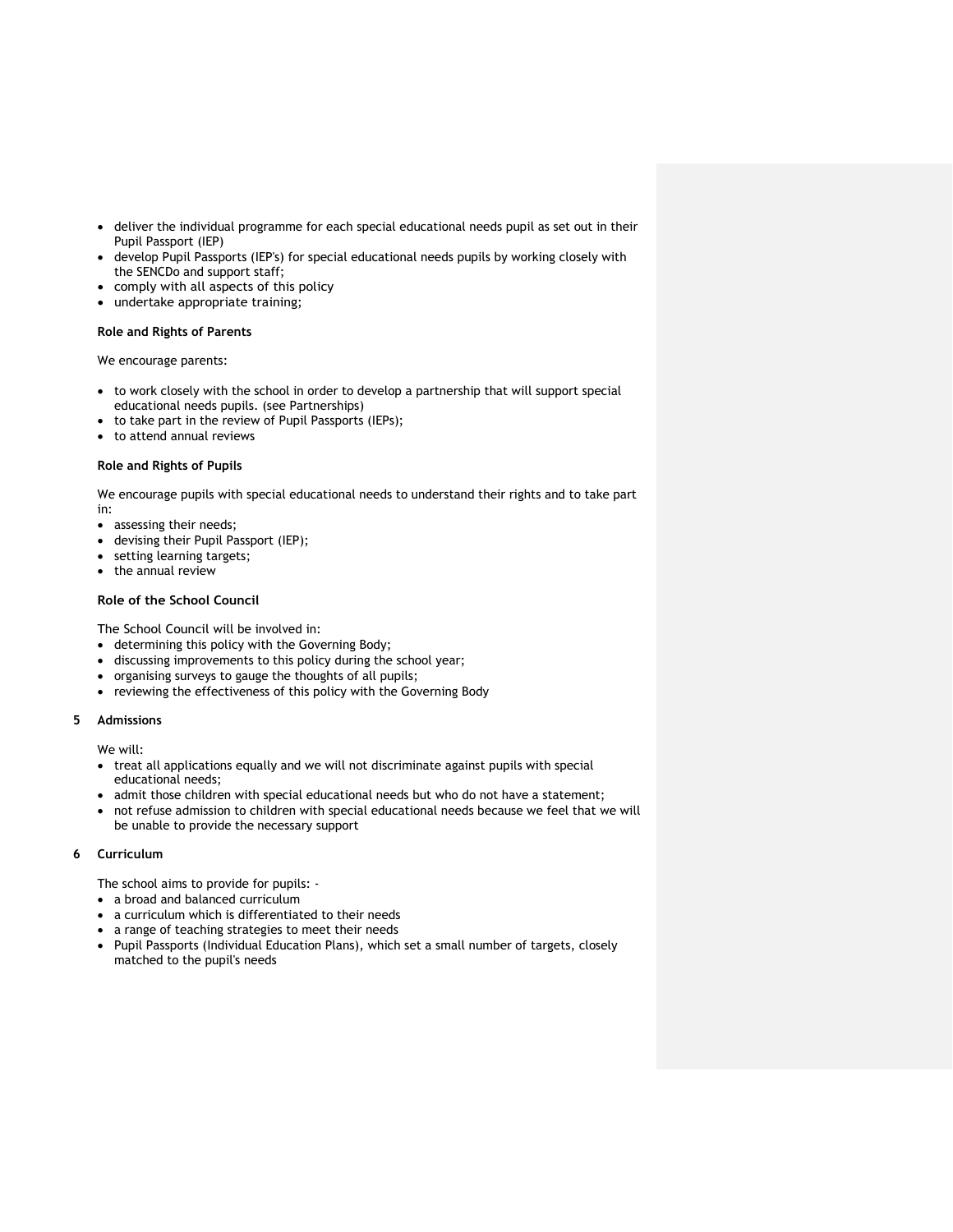#### **7 Celebration of Achievements**

We will regularly celebrate the achievements of all children not just in literacy and numeracy but in all curriculum areas and in all aspects of school life.

#### **8 Range of Provision**

The school aims to provide a variety of provision by way of:

- in-class support either individually or in small groups with specialist teachers and/or teaching assistants;
- withdrawal support either individually or in small groups with specialist teachers or TA's.

#### **9 Identification, Assessment and Level of Intervention**

**Early Identification:** We feel it is vital that pupils with special educational needs are identified at an early stage. Every teacher in this school is responsible for identifying pupils with special educational needs.

We will inform parents at the earliest opportunity of the school's concerns and that the appropriate special educational needs provision has been made for their child.

**Assessment:** It is essential that all teachers in the school have the necessary observational skills to identify pupils with special educational needs at an early stage. Teacher observations, records from feeder schools and information from parents provide an overall picture of a child's problems and subsequent needs.

The school has also established a procedure for on-going diagnostic assessments and standardised tests.

**Intervention:** As advocated in the Code of Practice (CoP) once pupils have been identified as having SEND the school will intervene through offering provision at either:

- **Universal**
- **Targeted**
- **Higher Need**

**Universal Provision:** the first wave of intervention is through the implementation of Universal Provision within the classroom. This includes:

- Quality First Teaching: the class teacher is aware of any individual needs that do not need to be further assessed/recorded.
- Differentiation allows pupils to access the curriculum at age related expectations.
- Class teachers will monitor in order to keep track of progress and attainment and monitor any changes therein.
- Pupils may be included in some small group classroom interventions to close any gaps.

**Targeted Provision:** further intervention can be triggered through concern that despite receiving differentiated teaching (quality first teaching) pupils:

- make little or no progress
- work at levels significantly below others of a similar age
- show persistent emotional / behavioural difficulties
- have sensory or physical problems which hinders progress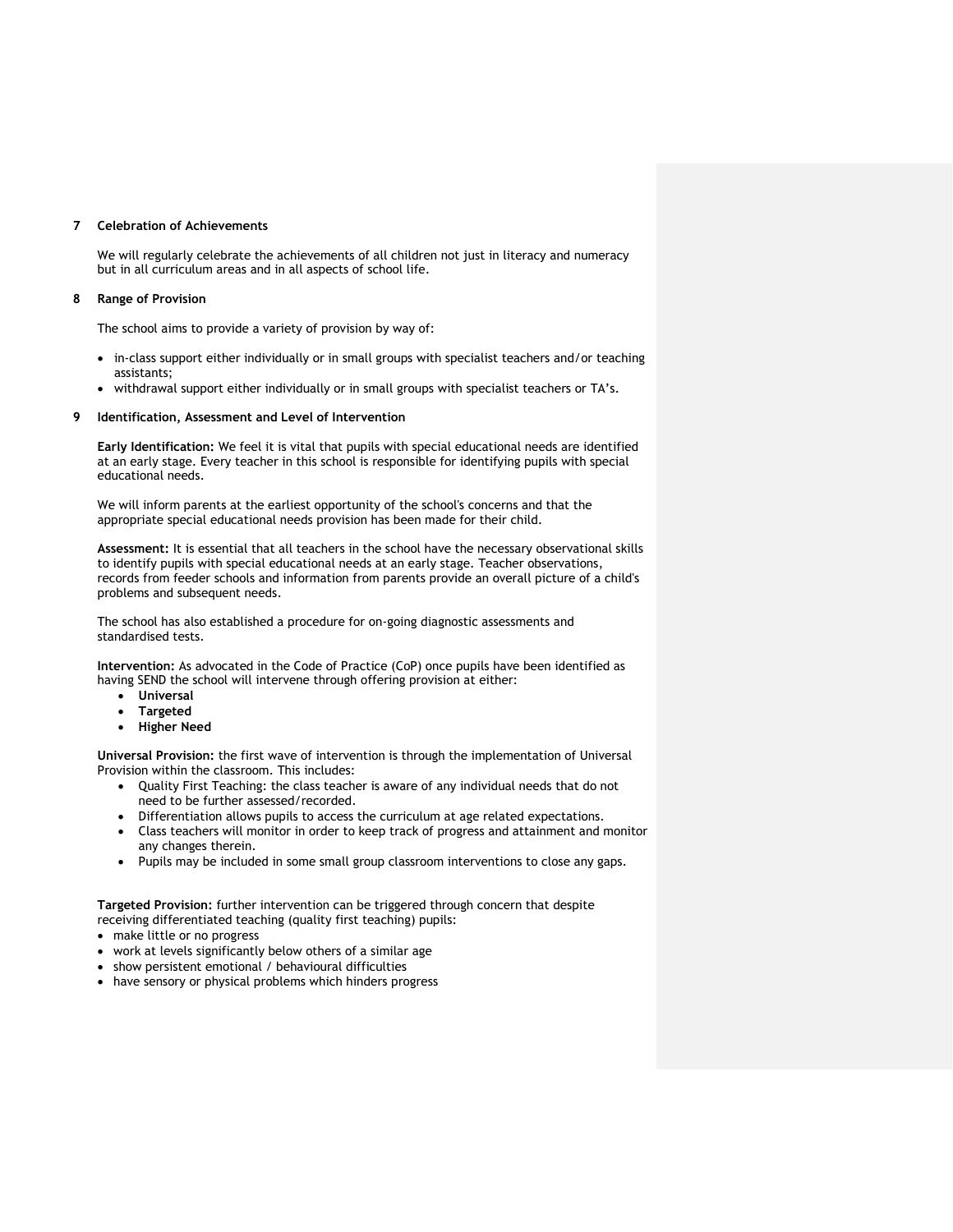- experience communication or interaction difficulties, which require an individual specific intervention in order to achieve access to learning
- show difficulty developing literacy or numeracy skills
- present persistent emotional and behavioural difficulties
- have sensory or physical problems, which continue despite the use of specialist equipment
- have communication and / or interaction problems, which continue despite curriculum differentiation

**The SENCO** will consider implementing appropriate targeted provision such as:

- providing different materials or equipment
- more effective strategies via staff development or training
- group support
- LEA support for advice on strategies and equipment or staff training
- Individualised targeted attention given to specific, measurable, areas of need as addressed on a Pupil Passport (IEP).
- Advice may be sought from the Specialist Teacher Service (STS), recommendations that are in place are following the 'assess, plan, do, review' cycle.

#### **The SENCO** will: -

- consult with parents
- advise and support the class teacher
- ensure an appropriate Pupil Passport (IEP) is in place which will record strategies for pupil progress by concentrating on three or four individual targets that closely match the pupil's needs
- ensure Pupil Passport (IEP) reviews take place termly or at least twice a year and will record the extent to which targets have been met
- ensure that new Pupil Passport (IEP) targets are set when appropriate and that new strategies are outlined and the provision made
- ensure relevant background information is in place

If after two cycles of 'assess, plan, do, review' it is felt that the child is not progressing

**Higher Need:** intervention can be triggered through concern that despite receiving differentiated teaching and additional support pupils:

- have made little or no progress
- are working well below that expected of a child of a similar age
- still face difficulties in developing literacy and numeracy skills
- present persistent emotional and behavioural difficulties
- have sensory or physical problems, which require additional specialist equipment and advice from specialists
- have communication or interaction problems which prevent the development of social relationships

**The SENCO** will consider implementing appropriate higher need provision such as:

- individualised targeted attention given to specific, measurable, areas of need as addressed on a Specialist Teacher or Educational Psychologist report;
- special arrangements made so that the curriculum can be accessed;
- 1:1 Intervention time to access the curriculum;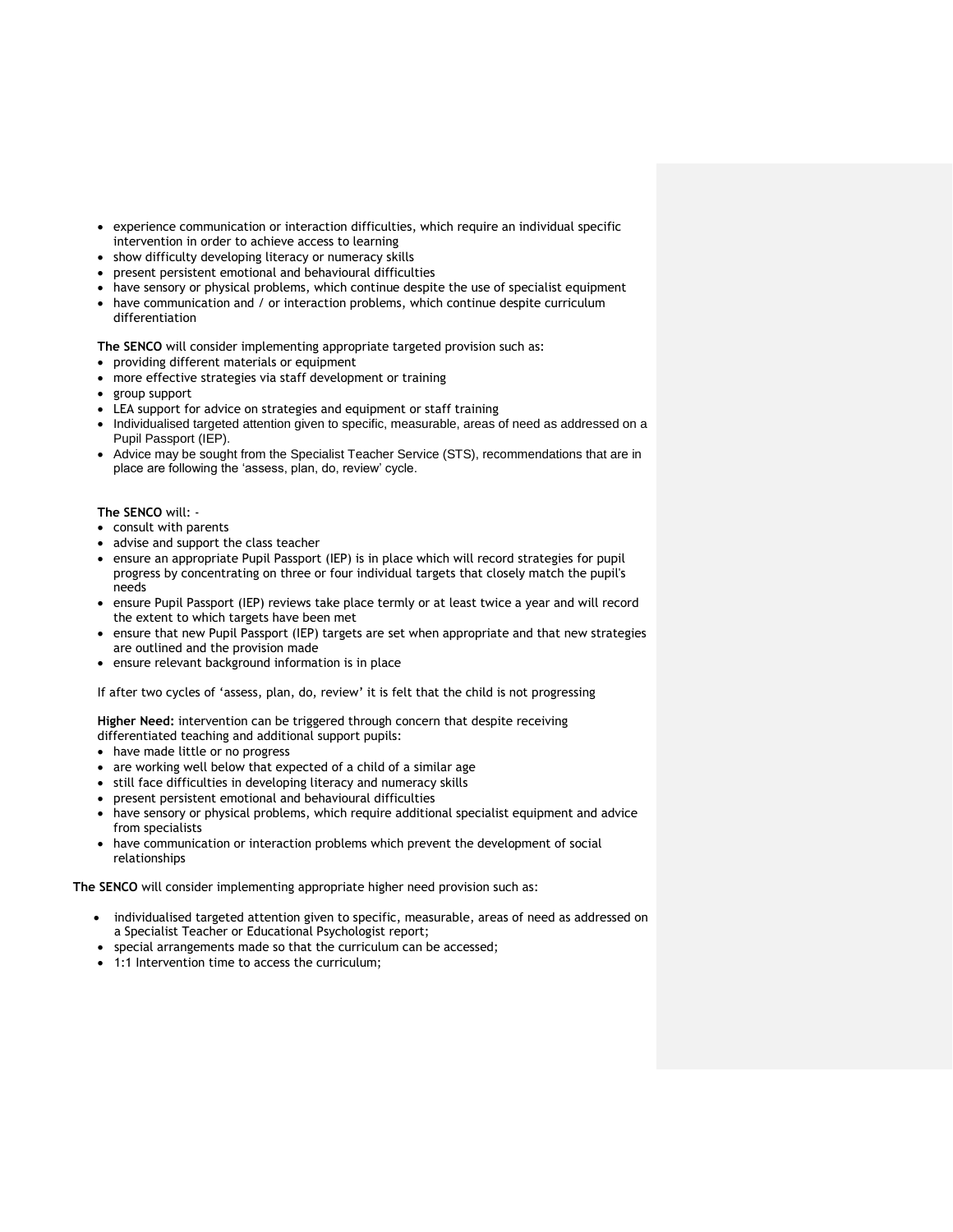- specific programmed interventions run by a specialist member of staff, this may involve some time off the classroom timetable.
- advice implemented from the Specialist Teacher Service (STS), Educational Psychologist (EP), Occupational Therapist (OT), Speech and Language Therapist (SALT), Early Help Team (EH), RISE previously CAHMS or other outside agency.

Recommendations that are in place cover Universal or Targeted Provision following the 'assess, plan, do, review' cycle and will include some 'Higher Needs Provision'.

**A Statutory Assessment** may be requested from the Local Authority if the child still remains a cause for concern and an Education Health and Care Plan will be provided if the Local Authority feels that the child requires provision beyond what the school can offer.

#### **An Education Health and Care Plan (EHCP)** will:

- outline details of the Local Authority's assessment of the child's special educational needs
- state the special educational provision which will be made to meet those needs
- identify the type of school which the Local Authority believes would be appropriate to make such provision
- identify either the school which it considers to be suitable or the school for which the parents have expressed a preference
- state where the special provision is to be provided otherwise than at school

#### **The Annual Review will:**

- assess the progress of the pupil in relation to the IEP targets
- review the provision made for the pupil
- consider ending, continuing or amending the existing EHCP
- set new targets for the following year

**A transitional review,** that is when pupils leave the primary to the secondary phase, enables the receiving school to plan appropriate provision for the child.

#### **10 Partnerships**

We believe that a close partnership with **parents** will enable children to progress. Parents have a key role to play in the partnership between home and school as they have an exclusive overview of the provision needed for the child.

Pupils with special educational needs will benefit from the school's close working relationship with the numerous **external support agencies**, which offer advice and support.

We feel that the provision for special educational needs in this school will benefit from the close links we have with **other schools** by the sharing of good practice and in making the transition between phases as smooth as possible for the pupils.

#### **11 Complaints Procedure**

Parents who have a grievance or complaint about the nature or amount of special needs that their child receives are encouraged to ask for a mutually convenient meeting with the school in order to resolve the issue.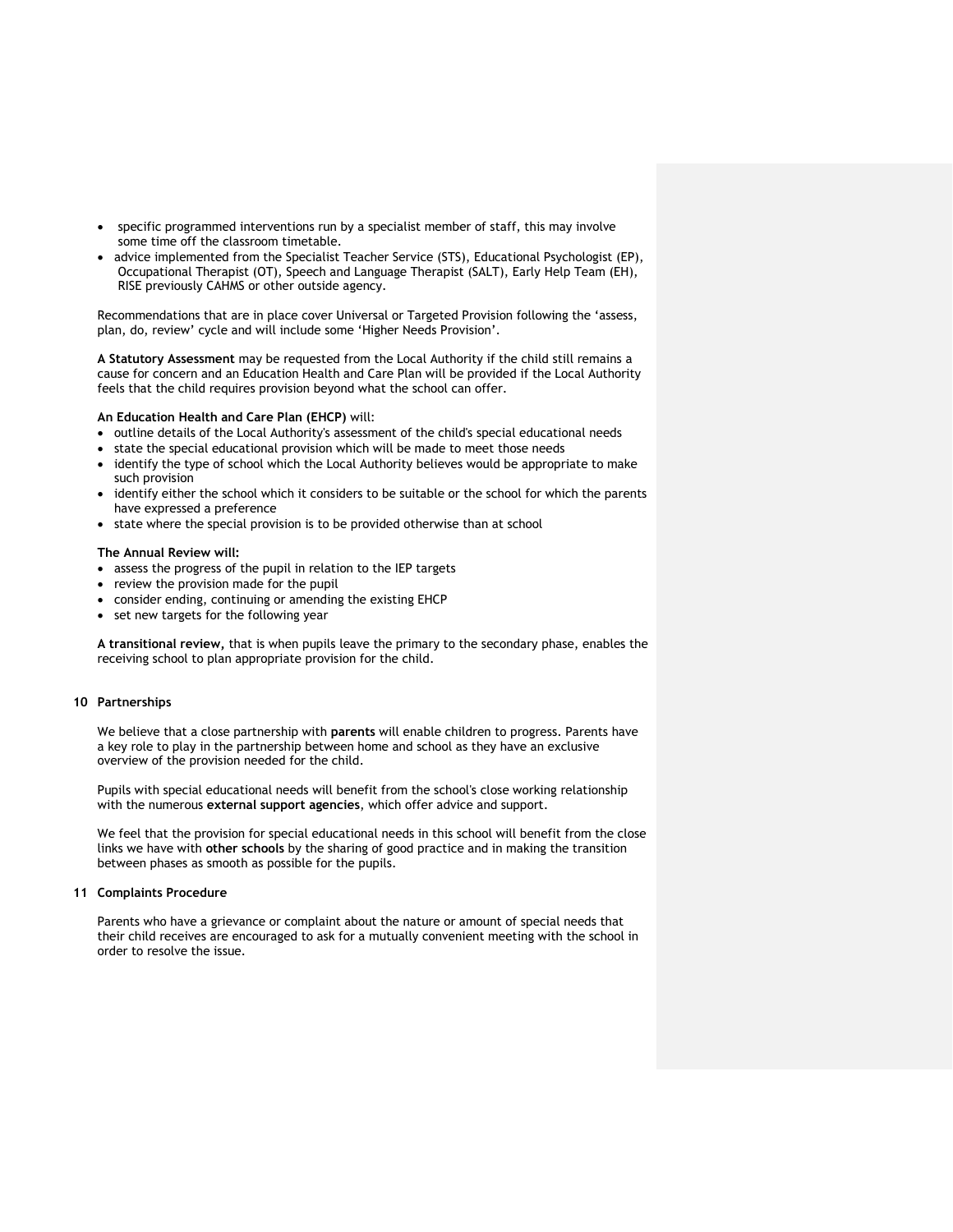The Local Authority must have in place 'arrangements with a view to avoiding or resolving disagreements between parents and certain schools about the special educational provision made for their child.' (SEND Code of Practice)

#### **12 In-Service Training**

Identified in-service training will be undertaken in line with the school's Professional Development Policy.

#### **13 Raising Awareness of this Policy**

We will raise awareness of this policy via:

- the School Handbook/Prospectus
- the school website
- the Staff Handbook
- meetings with parents such as introductory, transition, parent-teacher consultations and periodic curriculum workshops
- school events
- meetings with school personnel
- communications with home such as weekly newsletters and of end of half term newsletters
- reports such as annual report to parents and Head Teacher reports to the Governing Body
- information displays in the main school entrance

#### **14 Training**

We ensure all school personnel have equal chances of training, career development and promotion.

Periodic training will be organised for all school personnel so that they are kept up to date with new information and guide lines concerning equal opportunities.

#### **15 Equality Impact Assessment**

Under the Equality Act 2010 we have a duty not to discriminate against people on the basis of their age, disability, gender, gender identity, pregnancy or maternity, race, religion or belief and sexual orientation.

This policy has been equality impact assessed and we believe that it is in line with the Equality Act 2010 as it is fair, it does not prioritise or disadvantage any pupil and it helps to promote equality at this school.

#### **16 Monitoring**

Monitoring pupil progress is vital and is undertaken in line with the school's monitoring policy.

#### **17 Evaluation and Review**

The effectiveness of the **SEND provision** provided by the school will be undertaken annually by the Governing Body and reported to parents in the Annual Governors Report. A review of the **Special Educational Needs and Disabilities policy** document is undertaken every year. The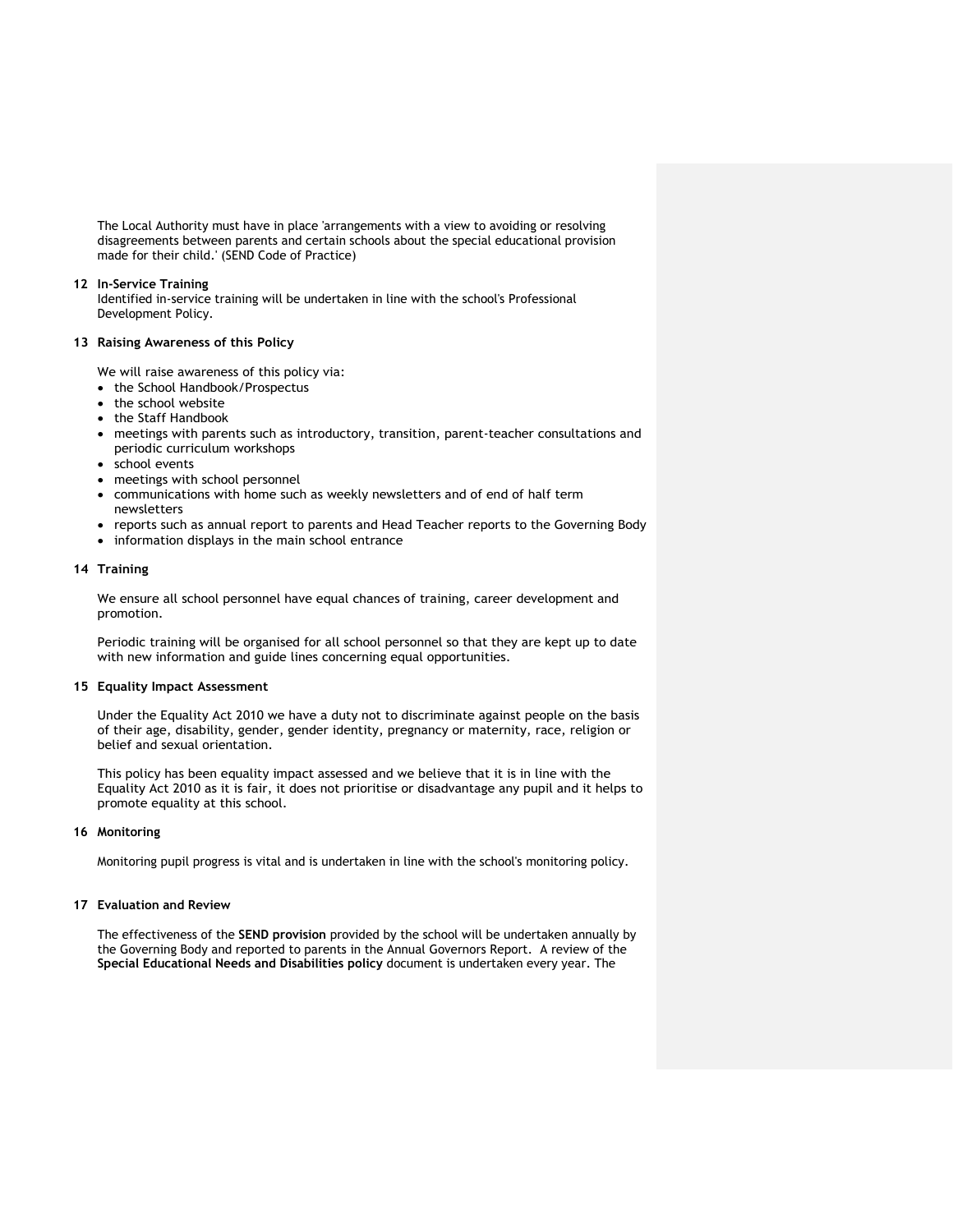Special Educational Needs and Disabilities policy is a working document and is kept under constant review. (See Policy Evaluation)

#### **18 SEND COVID-19 addendum**

This addendum reflects advice received from the DfE and the local authority during the Covid-19 pandemic about provision for children with education, health and care (EHC) plans, and those children with special educational needs.

### SEND: COVID-19 addendum

In the event of any future lockdowns or restrictions to accessing school due to the Covid-19 pandemic we shall continue to follow the advice received from the Department for Education (DfE) and the local authority during the Covid-19 pandemic about provision for children with education, health and care (EHC) plans, and those children with special educational needs. This addendum outlines key principles and provision for meeting the needs of those children who have special education needs in our school.

If you wish to seek further information or clarification of these updates, please click on the link below. Please note that this is being continually revised by the Government so we would advise to regularly check these updates.

#### [https://www.gov.uk/government/publications/actions-for-schools-during-the-coronavirus](https://www.gov.uk/government/publications/actions-for-schools-during-the-coronavirus-outbreak)[outbreak](https://www.gov.uk/government/publications/actions-for-schools-during-the-coronavirus-outbreak)

From 1 September 2020, school will continue to offer places to all children with EHC plans whose risk assessment determines that attending school is the right course of action, along with parental agreement. The SENDCo working alongside the local authority and Headteacher will keep risk assessments for EHCP pupils up-to-date to reflect any changes in circumstances.

Coronavirus (COVID-19) makes it more difficult for school to provide the specified special educational and health provision in an EHC plan. Possible reasons why this might be more difficult are:

- The child is not currently attending school.
- The following of 'social distancing' guidelines disrupts schools normal 1:1 or small group provision for those who are still attending and make certain interventions impractical.
- The resources to secure the provision are reduced, for example because of illness, selfisolation or the need to direct staff resource at responding to the pressures generated by coronavirus (COVID-19).
- Our school will ensure that parents are informed of services for additional support, for example around anxiety, mental health and behaviour.
- Coronavirus (COVID-19) is limiting the level of service that can be provided by outside agencies (such as educational psychologists, STS, SALT) who provide advice and information for SEN pupils.

The SENDCo is liaising with these services and passing advice and guidance onto staff and parents.

We will aim to continue to provide differentiated learning for those SEN pupils attending. It may be difficult for school to provide the provision on Pupil Profiles (Pupil Passports)/Behaviour support plans/due to the following reasons: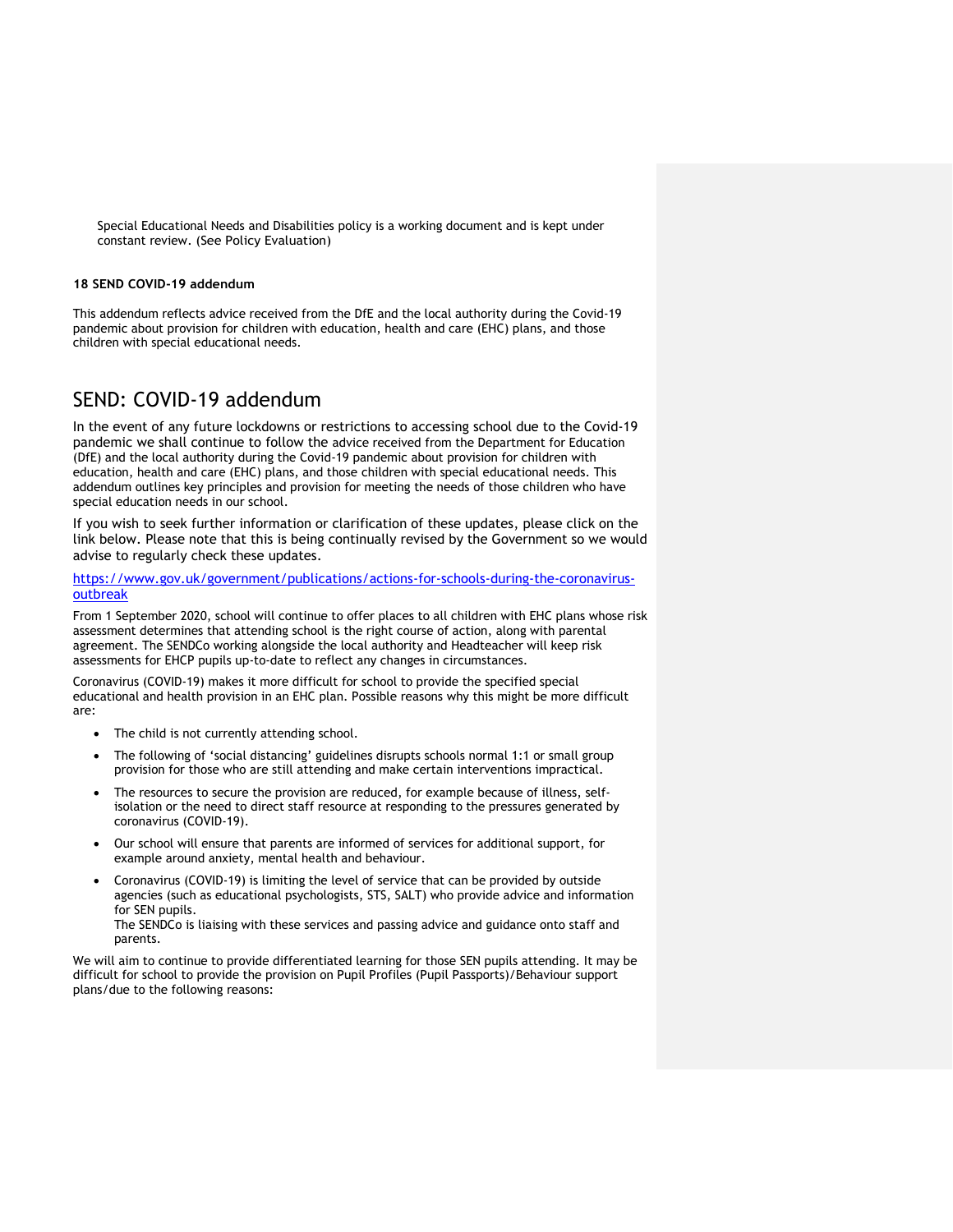- The following of 'social distancing' guidelines disrupts schools normal 1:1 or small group provision for those who are still attending and make certain interventions impractical.
- The resources to secure the provision are reduced, for example because of illness, selfisolation or the need to direct staff resource at responding to the pressures generated by coronavirus (COVID-19).
- School will endeavour to provide differentiated learning for pupils who are not attending our setting full time in person due to self-isolation/Covid illness.

**Provision 1A** Section 1A of this addendum focuses on children with an EHCP or SEN children without an EHCP who are not able to attend school. In this instance we have made the following provisions:

- online via learning materials uploaded to class pages. An additional SEND page was set up to provide resources for SEN children who may need a little extra support which can be found here:<https://www.budbrooke.warwickshire.sch.uk/class/special-educational-needs-send>
- weekly emails to families from the class teachers/Headteacher to communicate learning provision for that week
- weekly welfare check calls for all SEND children not in regular attendance
- risk assessments carried out for children with an EHCP to ensure safe provision of their needs in discussion with parents/carers.
- access to Headteacher, class teacher or SENDco via designated school email address and/or telephone.
- where possible, liaising with outside agencies (STS, SENDAR, Speech and Language) to obtain advice, where needed, to support our SEN children.
- Specialist agency reviews to be conducted virtually where possible

**1B** Section 1B of this addendum focuses on the provision for SEN children within school. As a result of this, we have made adaptions to our usual SEN provision in line with current guidance.

The key principles are to:

- ensure that children's successful transition back into the school environment if they have been absent due to Covid 19 illness or self-isolation
- support children's social, emotional and mental health
- access to a to help children to recover from their loss of routine, structure, friendship, opportunity and freedom where appropriate
- provide opportunities to discuss and share worries, concerns where appropriate
- support for children to re-establish human contact, attachment needs, rebuild relationships with peers and adults, establish new relationships and build trust safely working with parents
- risk assessments to be reviewed for children with an EHCP to ensure safe provision of their needs in discussion with parents/carers.
- children with Individual Healthcare Plans to receive medical intervention following discussion with parents/carers on the safest way to carry these out. Where an Individual Healthcare Plan has not been completed but where there is a medical intervention needed, we will liaise with child, parent/carers and health professionals to create one.
- EHCP annual reviews to be conducted virtually with parents/other professionals or via email/telephone correspondence if not available virtually.
- Some interventions that were taught in cross year groups to be taught in small groups within bubble or to be replaced by support as part of quality first teaching.

**Commented [NW1]: Commented [NW2]:**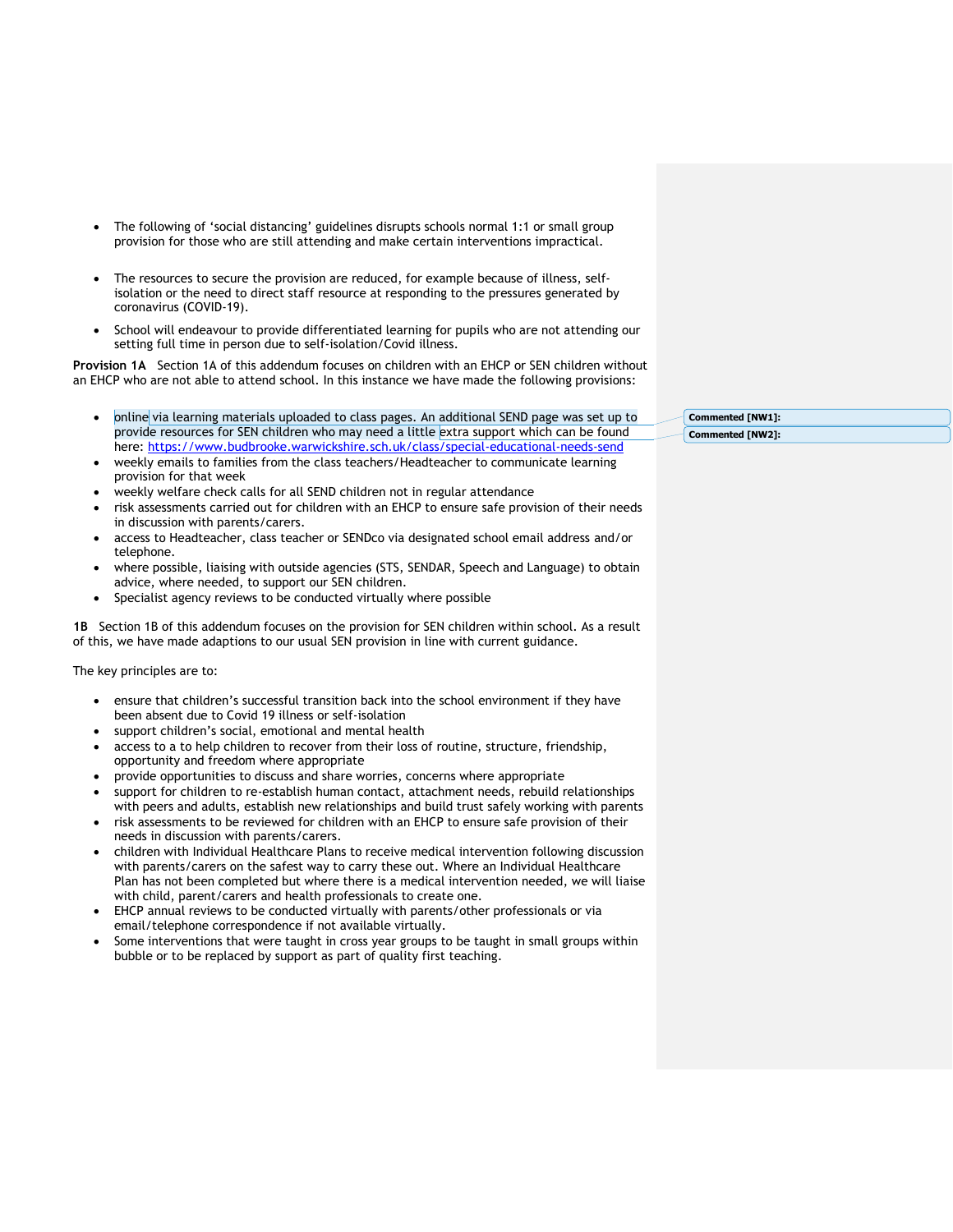- Teaching and support staff to assess children's special educational needs as normal and to liaise with SENDco to help children to rebuild confidence, emotional resilience, recap past skills, and to consider skills for learning in a socially distancing school environment.
- SENDco to liaise with parents/carers, school staff and external agencies where needed to provide further support if possible.
- This addendum within the SEND Policy will be reviewed as guidance from the Government, the DfE or the Local Authority is updated.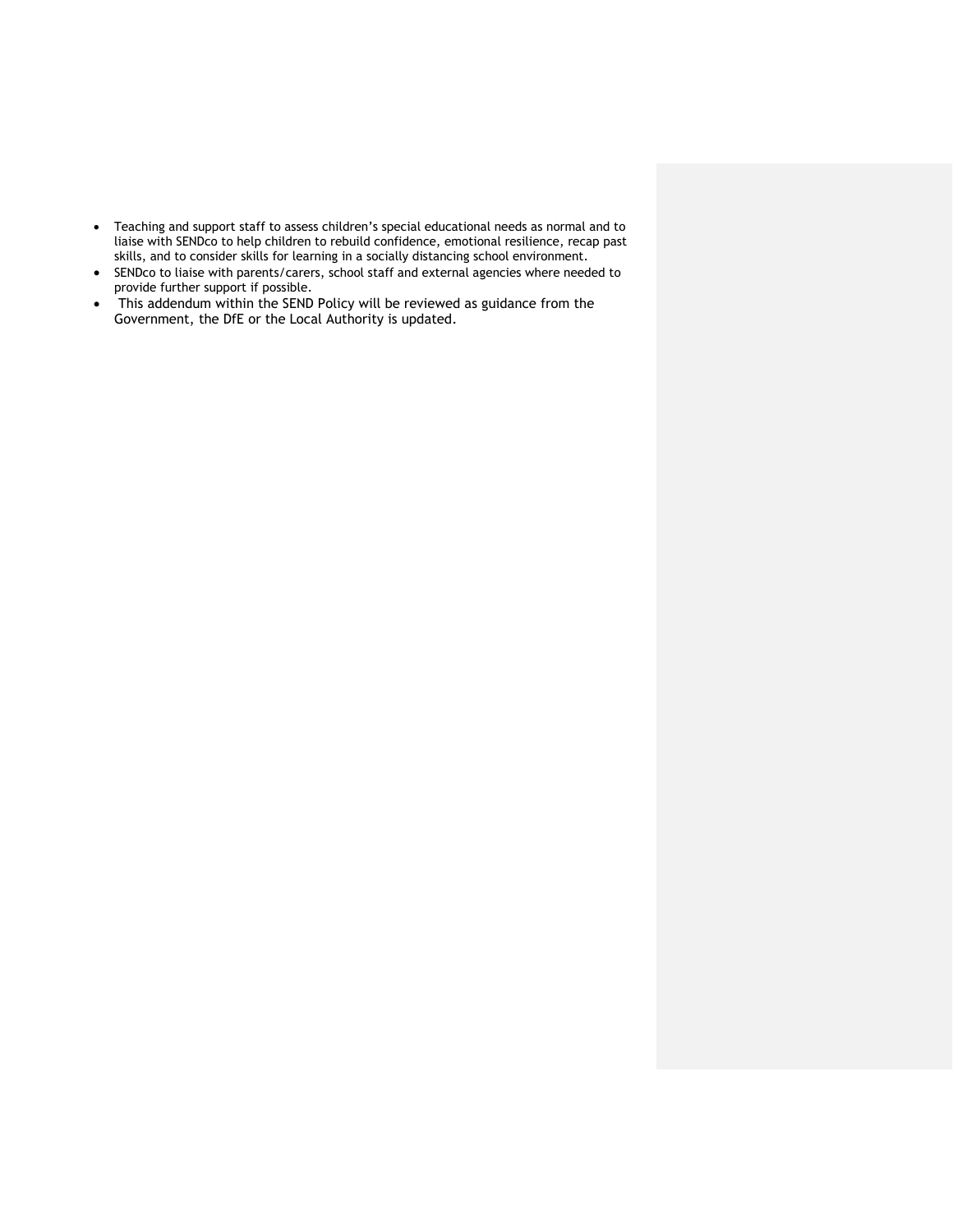## **Initial Equality Impact Assessment**

| <b>Policy Title</b> | The $aim(s)$ of this policy | Existing policy $(\checkmark)$ | New/Proposed Policy (√) | Updated Policy $(\checkmark)$ |
|---------------------|-----------------------------|--------------------------------|-------------------------|-------------------------------|
| Special Needs and   | See policy info             |                                |                         |                               |
| Disabilities Policy |                             |                                |                         |                               |

| This policy affects or is likely<br>to affect the following | <b>Pupils</b> | <b>School Personnel</b> | <b>Parents/carers</b> | Governors | <b>School Volunteers</b> | <b>School Visitors</b> | <b>Wider School Community</b> |
|-------------------------------------------------------------|---------------|-------------------------|-----------------------|-----------|--------------------------|------------------------|-------------------------------|
| members of the school<br>community $(\checkmark)$           |               |                         |                       |           |                          |                        |                               |

| <b>Ouestion</b>                                                                       | <b>Equality Groups</b> |              |                   |   |                             |           |   |                    |           |                    |                    | <b>Conclusion</b>                 |   |                           |           |        |             |             |        |                       |           |                                                                          |                                                                 |           |                                              |                   |
|---------------------------------------------------------------------------------------|------------------------|--------------|-------------------|---|-----------------------------|-----------|---|--------------------|-----------|--------------------|--------------------|-----------------------------------|---|---------------------------|-----------|--------|-------------|-------------|--------|-----------------------|-----------|--------------------------------------------------------------------------|-----------------------------------------------------------------|-----------|----------------------------------------------|-------------------|
| Does or could<br>this policy have a<br>negative impact<br>on any of the               | Age                    |              | <b>Disability</b> |   | Gender                      |           |   | Gender<br>identity |           |                    |                    | Pregnancy or<br>maternity         |   | Race                      |           |        | belief      | Religion or |        | Sexual<br>orientation |           |                                                                          | Undertake a full<br>EIA if the answer is<br>'yes' or 'not sure' |           |                                              |                   |
| following?                                                                            |                        | N            | <b>NS</b>         |   | $\mathsf{N}$                | <b>NS</b> |   | N                  | <b>NS</b> |                    | N                  | <b>NS</b>                         |   | N                         | <b>NS</b> |        | N           | <b>NS</b>   |        | N                     | <b>NS</b> |                                                                          | N                                                               | <b>NS</b> | <b>Yes</b>                                   | <b>No</b>         |
|                                                                                       |                        | $\checkmark$ |                   |   | ✓                           |           |   | $\checkmark$       |           |                    | $\checkmark$       |                                   |   | $\checkmark$              |           |        |             |             |        | $\checkmark$          |           |                                                                          |                                                                 |           |                                              | $\checkmark$      |
| Does or could<br>this policy help<br>promote equality<br>for any of the<br>following? | Age                    |              |                   |   | <b>Disability</b><br>Gender |           |   |                    |           | Gender<br>identity |                    | Race<br>Pregnancy or<br>maternity |   |                           |           | belief | Religion or |             | Sexual | orientation           |           | Undertake a full<br><b>EIA if the answer</b><br>is 'no' or 'not<br>sure' |                                                                 |           |                                              |                   |
|                                                                                       |                        | N            | <b>NS</b>         |   | $\mathsf{N}$                | <b>NS</b> | Y | N                  | <b>NS</b> |                    | N                  | <b>NS</b>                         | ۷ | N                         | <b>NS</b> | Υ      | $\mathbf N$ | <b>NS</b>   |        | $\mathsf{N}$          | <b>NS</b> | Y                                                                        | N                                                               | <b>NS</b> | <b>Yes</b>                                   | <b>No</b>         |
|                                                                                       | ✔                      |              |                   | ✔ |                             |           | ✔ |                    |           | ✔                  |                    |                                   | ✔ |                           |           | ✔      |             |             | ✔      |                       |           |                                                                          |                                                                 |           |                                              | ✓                 |
| Does data<br>collected from<br>the equality<br>groups have a<br>positive impact       | Age                    |              |                   |   | <b>Disability</b>           |           |   | Gender             |           |                    | Gender<br>identity |                                   |   | Pregnancy or<br>maternity |           | Race   |             |             | belief | Religion or           |           | Sexual                                                                   | orientation                                                     |           | Undertake a full<br>is 'no' or 'not<br>sure' | EIA if the answer |
| on this policy?                                                                       |                        | N            | <b>NS</b>         |   | $\mathsf{N}$                | <b>NS</b> |   | N                  | <b>NS</b> |                    | N                  | <b>NS</b>                         | ۷ | $\mathsf{N}$              | <b>NS</b> | Υ      | $\mathbf N$ | <b>NS</b>   |        | $\mathsf{N}$          | <b>NS</b> |                                                                          | N                                                               | <b>NS</b> | <b>Yes</b>                                   | <b>No</b>         |
|                                                                                       | ✔                      |              |                   |   |                             |           | ✔ |                    |           | ✔                  |                    |                                   | ✔ |                           |           | √      |             |             | ✔      |                       |           |                                                                          |                                                                 |           |                                              | ✔                 |

**Conclusion We have come to the conclusion that after undertaking an initial equality impact assessment that a full assessment is not required.**

| Preliminary EIA completed by | Date | <b>Preliminary EIA approved by</b> | Date |  |  |  |  |
|------------------------------|------|------------------------------------|------|--|--|--|--|
|                              |      |                                    |      |  |  |  |  |